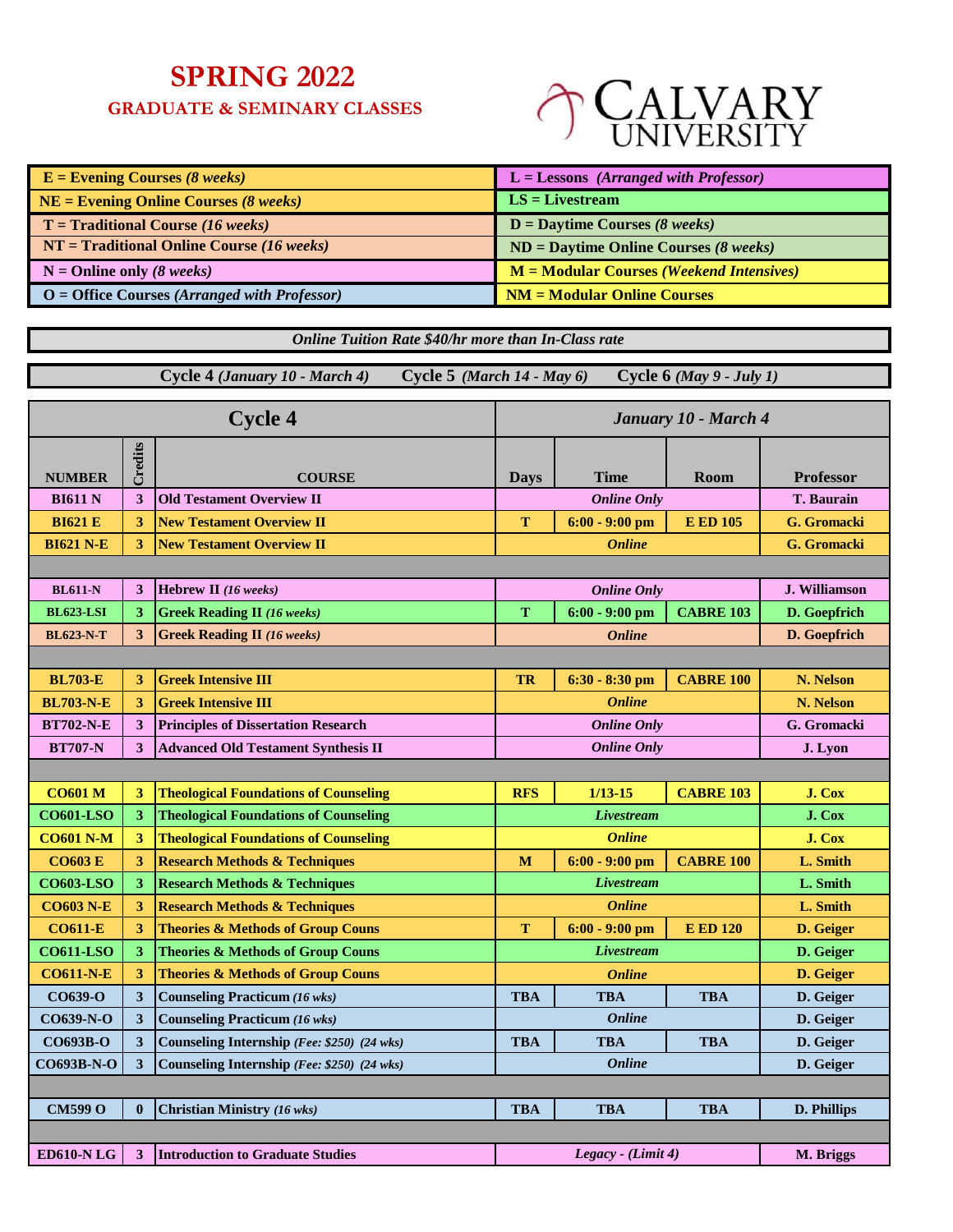| <b>ED621-E</b>    |                         | <b>Foundations of Education</b>                | M             | $6:00 - 9:00$ pm   | <b>E ED 125</b>  | M. Briggs       |  |  |
|-------------------|-------------------------|------------------------------------------------|---------------|--------------------|------------------|-----------------|--|--|
| <b>ED621-N-E</b>  | 3                       | <b>Foundations of Education</b>                | <b>Online</b> |                    |                  | M. Briggs       |  |  |
| <b>ED630-N</b>    | 1                       | <b>Instructional Design (16 wks)</b>           |               | <b>Online Only</b> | M. Briggs        |                 |  |  |
| <b>ED641-N-LG</b> | $\overline{\mathbf{3}}$ | <b>Differentiated Instruction</b>              |               | Legacy - (Limit 4) |                  | M. Briggs       |  |  |
| <b>ED661 N-LG</b> | 3                       | <b>The Principalship</b>                       |               | Legacy - (Limit 4) |                  | M. Briggs       |  |  |
| <b>ED689-O</b>    | 3                       | <b>Educational Project (16 wks)</b>            | <b>TBA</b>    | <b>TBA</b>         | <b>TBA</b>       | M. Briggs       |  |  |
| <b>ED689-N-O</b>  | 3                       | <b>Educational Project (16 wks)</b>            |               | <b>Online</b>      |                  | M. Briggs       |  |  |
|                   |                         |                                                |               |                    |                  |                 |  |  |
| <b>MBA628 E</b>   | 3                       | <b>Marketing Systems</b>                       | W             | $6:00 - 9:00$ pm   | <b>E ED 116</b>  | <b>T. Haney</b> |  |  |
| <b>MBA628 N-E</b> | 3                       | <b>Marketing Systems</b>                       |               | <b>Online</b>      |                  | <b>T. Hanev</b> |  |  |
|                   |                         |                                                |               |                    |                  |                 |  |  |
| <b>MU600 C-L</b>  |                         | 1-2 Applied Conducting Lessons (Fee: \$125/hr) | <b>TBA</b>    | <b>TBA</b>         | <b>TBA</b>       | <b>STAFF</b>    |  |  |
| <b>MU600 G-L</b>  | $1-2$                   | <b>Applied Guitar Lessons (Fee: \$125/hr)</b>  | <b>TBA</b>    | <b>TBA</b>         | <b>TBA</b>       | A. Lovisone     |  |  |
| <b>MU600 P-L</b>  | $1-2$                   | Applied Piano Lessons (Fee: \$125/hr)          | <b>TBA</b>    | <b>TBA</b>         | <b>TBA</b>       | <b>STAFF</b>    |  |  |
| <b>MU600-VL</b>   | $1-2$                   | App Voice Lessons (Fee: \$125/hr, \$75/hr acc) | <b>TBA</b>    | <b>TBA</b>         | <b>TBA</b>       | <b>STAFF</b>    |  |  |
| <b>MU601-O</b>    | $\mathbf{1}$            | <b>Graduate Ensemble (16 wks)</b>              | <b>TBA</b>    | <b>TBA</b>         | <b>TBA</b>       | H. An           |  |  |
| <b>MU601-N-O</b>  | 1                       | <b>Graduate Ensemble (16 wks)</b>              | <b>Online</b> |                    |                  | H. An           |  |  |
| <b>MU634-D</b>    | $\overline{2}$          | <b>Advanced Worship Literature</b>             | <b>TBA</b>    | <b>TBA</b>         | <b>TBA</b>       | D. Peycke       |  |  |
| <b>MU634-N-D</b>  | $\overline{2}$          | <b>Advanced Worship Literature</b>             | <b>Online</b> |                    |                  | D. Peycke       |  |  |
| <b>MU689 T</b>    | $1-4$                   | <b>Special Projects (16 wks)</b>               | <b>TBA</b>    | <b>TBA</b>         | <b>TBA</b>       | H. An           |  |  |
| <b>MU689 N-T</b>  | $1-4$                   | <b>Special Projects (16 wks)</b>               | <b>Online</b> |                    |                  | H. An           |  |  |
| <b>MU691-O</b>    | $\overline{2}$          | <b>Graduate Recital (16 wks)</b>               | <b>TBA</b>    | <b>TBA</b>         | <b>TBA</b>       | H. An           |  |  |
| <b>MU691-N-O</b>  | $\overline{2}$          | <b>Graduate Recital (16 wks)</b>               |               | <b>Online</b>      |                  | H. An           |  |  |
|                   |                         |                                                |               |                    |                  |                 |  |  |
| <b>OR599 O</b>    | $\mathbf{0}$            | <b>New Student Orientation</b>                 |               | <b>Online Only</b> |                  | S. Tschetter    |  |  |
|                   |                         |                                                |               |                    |                  |                 |  |  |
| <b>PS635-O</b>    | 3                       | Pastoral Fieldwork (16 wks)                    | <b>TBA</b>    | <b>TBA</b>         | <b>TBA</b>       | M. Dodds        |  |  |
| <b>PS635-N-O</b>  | 3                       | Pastoral Fieldwork (16 wks)                    |               | <b>Online</b>      |                  | M. Dodds        |  |  |
|                   |                         |                                                |               |                    |                  |                 |  |  |
| <b>ТН610 Е</b>    | 3                       | <b>Systematic Theology I</b>                   | M             | $6:00 - 9:00$ pm   | <b>CABRE 101</b> | M. Dodds        |  |  |
| <b>TH 610 N-E</b> | 3                       | <b>Systematic Theology I</b>                   |               | <b>Online</b>      |                  |                 |  |  |

|                  |         | <b>Cycle 5</b>                                 | March 14 - May 6  |                    |                   |                      |
|------------------|---------|------------------------------------------------|-------------------|--------------------|-------------------|----------------------|
| <b>NUMBER</b>    | Credits | <b>COURSE</b>                                  | <b>Days</b>       | <b>Time</b>        | <b>Room</b>       | <b>Professor</b>     |
| <b>BI635 N</b>   | 3       | <b>Analysis of Romans</b>                      |                   | <b>Online Only</b> | <b>T. Baurain</b> |                      |
|                  |         |                                                |                   |                    |                   |                      |
| <b>BL704-E</b>   | 3       | <b>Hebrew Intensive I</b>                      | <b>TR</b>         | $6:30 - 8:30$ pm   | <b>CABRE 101</b>  | <b>J. Williamson</b> |
| <b>BL704-N-E</b> | 3       | <b>Hebrew Intensive I</b>                      |                   | <b>Online</b>      |                   | <b>J. Williamson</b> |
|                  |         |                                                |                   |                    |                   |                      |
| <b>BT703-E</b>   | 3       | <b>Exegesis in the Hebrew Old Testament</b>    | W                 | $6:00 - 9:00$ pm   | <b>CABRE 100</b>  | <b>J. Williamson</b> |
| <b>BT703-N-E</b> | 3       | <b>Exegesis in the Hebrew Old Testament</b>    |                   | <b>Online</b>      |                   | <b>J. Williamson</b> |
| <b>BT708-N-E</b> | 3       | <b>Advanced Old Testament Synthesis III</b>    |                   | <b>Online Only</b> |                   | J. Lyons             |
|                  |         |                                                |                   |                    |                   |                      |
| <b>CO612-M</b>   | 3       | <b>Normal Human Growth &amp; Development</b>   | <b>RFS</b>        | $3/17 - 19$        | <b>CABRE 103</b>  | J. Cox               |
| <b>CO612-LSO</b> | 3       | <b>Normal Human Growth &amp; Development</b>   | <b>Livestream</b> |                    |                   | J. Cox               |
| <b>CO612-N-M</b> | 3       | <b>Normal Human Growth &amp; Development</b>   | <b>Online</b>     |                    |                   | J. Cox               |
| <b>CO624-M</b>   | 3       | <b>Vocational Counseling &amp; Development</b> | <b>RFS</b>        | $4/7 - 9$          | <b>CABRE 103</b>  | D. Geiger            |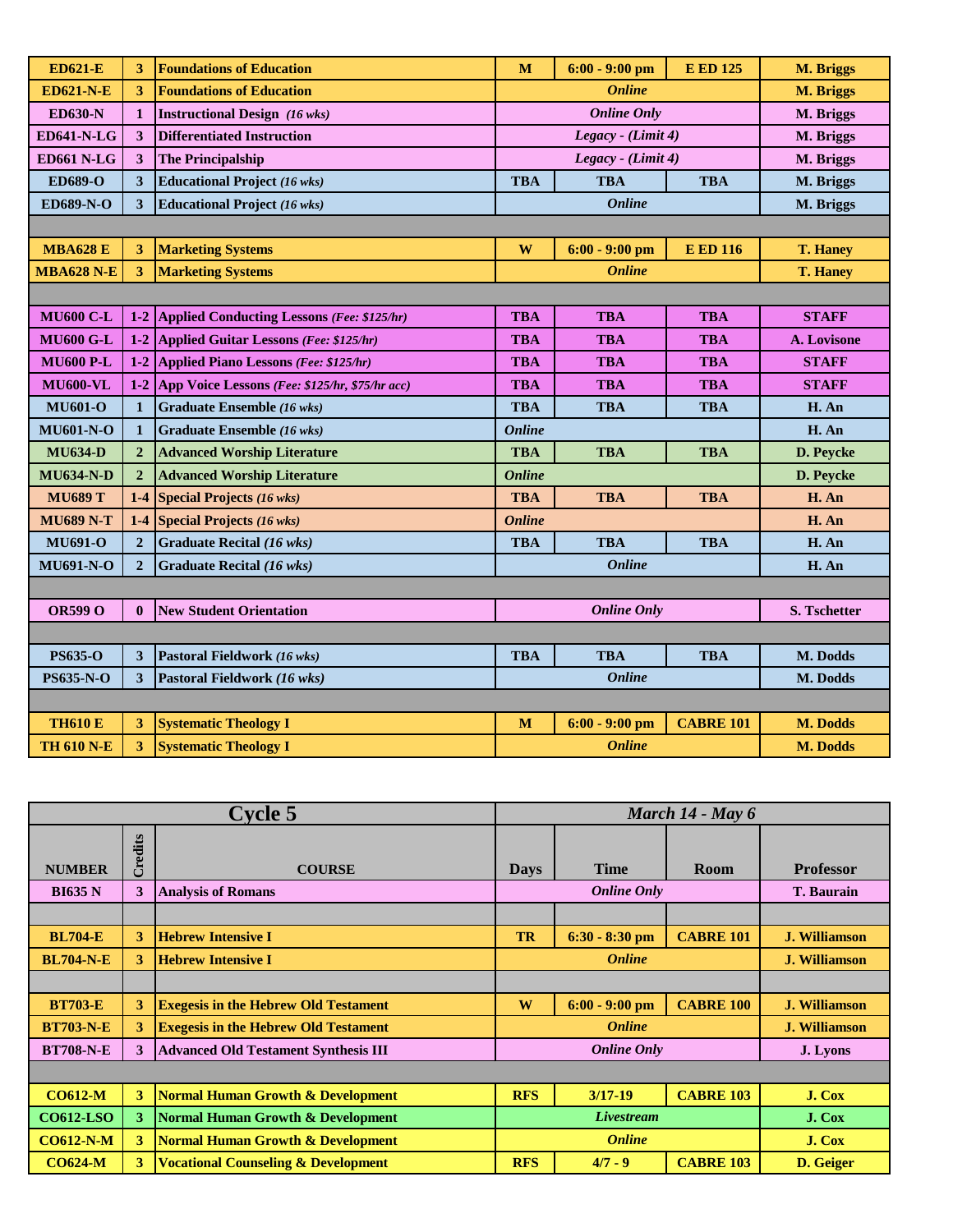| <b>CO624-LSO</b>  | 3              | <b>Vocational Counseling &amp; Development</b> | <b>Livestream</b> |                    |                  | D. Geiger           |  |
|-------------------|----------------|------------------------------------------------|-------------------|--------------------|------------------|---------------------|--|
| <b>CO624-N-M</b>  | 3 <sup>1</sup> | <b>Vocational Counseling &amp; Development</b> | <b>Online</b>     |                    |                  | D. Geiger           |  |
|                   |                |                                                |                   |                    |                  |                     |  |
| <b>ED610-N LG</b> | 3              | <b>Introduction to Graduate Studies</b>        |                   | Legacy - (Limit 4) |                  | M. Briggs           |  |
| <b>ED622-E</b>    | 3              | <b>Psychological &amp; Theoretical Studies</b> |                   | <b>CANCELLED</b>   |                  | <b>M. Briggs</b>    |  |
| <b>ED622-N-E</b>  | 3              | <b>Psychological &amp; Theoretical Studies</b> |                   | <b>CANCELLED</b>   |                  | M. Briggs           |  |
| <b>ED660 E</b>    | 3              | <b>Instructional Leadership</b>                |                   | <b>CANCELLED</b>   |                  | M. Briggs           |  |
| <b>ED660 N-E</b>  | 3              | <b>Instructional Leadership</b>                |                   | <b>CANCELLED</b>   |                  | M. Briggs           |  |
| <b>ED682 E</b>    | 3              | <b>Community Relationships</b>                 | T                 | $6:00 - 9:00$ pm   | <b>E ED 125</b>  | M. Briggs           |  |
| <b>ED682 N-E</b>  | 3              | <b>Community Relationships</b>                 |                   | <b>Online</b>      |                  | <b>M. Briggs</b>    |  |
|                   |                |                                                |                   |                    |                  |                     |  |
| <b>MBA620 E</b>   | 3              | <b>Managerial Accounting</b>                   | M                 | $6:00 - 9:00$ pm   | <b>E ED 116</b>  | <b>T. Haney</b>     |  |
| <b>MBA620 N-E</b> | 3              | <b>Managerial Accounting</b>                   |                   | <b>Online</b>      |                  | <b>T. Haney</b>     |  |
|                   |                |                                                |                   |                    |                  |                     |  |
| <b>OR599 O</b>    |                | <b>New Student Orientation</b>                 | <b>TBA</b>        | <b>TBA</b>         | <b>TBA</b>       | <b>S. Tschetter</b> |  |
|                   |                |                                                |                   |                    |                  |                     |  |
| <b>PS632-E</b>    | 3              | <b>Expository Preaching II</b>                 | $\mathbf{R}$      | $6:00 - 9:00$ pm   | <b>E ED 105</b>  | M. Dodds            |  |
| <b>PS632-N-E</b>  | 3              | <b>Expository Preaching II</b>                 |                   | <b>Online</b>      |                  | M. Dodds            |  |
| <b>PS634-E</b>    | 3              | <b>Practice of Church Ministry</b>             | W                 | $1:00 - 4:00$ pm   | <b>CABRE 103</b> | M. Dodds            |  |
| <b>PS634-N-E</b>  | 3              | <b>Practice of Church Ministry</b>             |                   | <b>Online</b>      |                  | M. Dodds            |  |
| <b>PS639 E</b>    | 3              | <b>Effective Bible Teaching</b>                | W                 | $6:00 - 9:00$ pm   | <b>E ED 105</b>  | M. Dodds            |  |
| <b>PS639 N-E</b>  | 3              | <b>Effective Bible Teaching</b>                | <b>Online</b>     |                    |                  | M. Dodds            |  |
|                   |                |                                                |                   |                    |                  |                     |  |
| <b>RP601 E</b>    | 3              | <b>Biblical Philosophy &amp; Worldview</b>     | $\mathbf{R}$      | $6:00 - 9:00$ pm   | <b>CABRE 100</b> | G. Gromacki         |  |
| <b>RP601 N-E</b>  | 3              | <b>Biblical Philosophy &amp; Worldview</b>     |                   | <b>Online</b>      |                  | G. Gromacki         |  |

|                  |         | <b>Cycle 6</b>                                          | $May 9 - July 1$ |                   |                  |                       |
|------------------|---------|---------------------------------------------------------|------------------|-------------------|------------------|-----------------------|
|                  | Credits |                                                         |                  |                   |                  |                       |
| <b>NUMBER</b>    |         | <b>COURSE</b>                                           | <b>Days</b>      | <b>Time</b>       | Room             | <b>Professor</b>      |
| <b>BL601-E</b>   | 3       | <b>Intro to Biblical Lanaguages</b>                     | T                | $6:00 - 9:00$ pm  | <b>CABRE 103</b> | D. Goepfrich          |
| <b>BL601-N-E</b> | 3       | <b>Intro to Biblical Lanaguages</b>                     |                  | <b>Online</b>     |                  | D. Goepfrich          |
| <b>BL705-E</b>   | 3       | <b>Hebrew Intensive II</b>                              | <b>TR</b>        | $6:30 - 8:30$ pm  | <b>CABRE 100</b> | <b>J. Williamson</b>  |
| <b>BL705-N-E</b> | 3       | <b>Hebrew Intensive II</b>                              |                  | <b>Online</b>     |                  | <b>J. Williamson</b>  |
|                  |         |                                                         |                  |                   |                  |                       |
| <b>BT704-E</b>   | 3       | <b>Exegesis in the Greek New Testament</b>              | M                | $6:00 - 9:00$ pm  | <b>CABRE 101</b> | <b>D. Fabricatore</b> |
| <b>BT704-N-E</b> | 3       | <b>Exegesis in the Greek New Testament</b>              |                  | <b>Online</b>     |                  | <b>D. Fabricatore</b> |
| <b>BT709-E</b>   | 3       | <b>Advanced New Testament Synthesis I</b>               | T                | $6:00 - 9:00$ pm  | <b>CABRE 101</b> | G. Gromacki           |
| <b>BT709-N-E</b> | 3       | <b>Advanced New Testament Synthesis I</b>               |                  | <b>Online</b>     |                  | G. Gromacki           |
|                  |         |                                                         |                  |                   |                  |                       |
| <b>CO604-E</b>   | 3       | <b>Professional Orientation</b>                         | $\mathbf{R}$     | $6:00 - 9:00$ pm  | <b>E ED 105</b>  | L. Smith              |
| <b>CO604-LSO</b> | 3       | <b>Professional Orientation</b>                         |                  | <b>Livestream</b> |                  | L. Smith              |
| <b>CO604-N-E</b> | 3       | <b>Professional Orientation</b>                         |                  | <b>Online</b>     |                  | L. Smith              |
| <b>CO613-M</b>   | 3       | <b>Diagnosis &amp; Treatment of Abnormal Psychology</b> | <b>RFS</b>       | $5/26 - 28$       | <b>CABRE 103</b> | D. Geiger             |
| <b>CO613-LSO</b> | 3       | Diagnosis & Treatment of Abnormal Psychology            |                  | <b>Livestream</b> |                  | D. Geiger             |
| <b>CO613-N-M</b> | 3       | Diagnosis & Treatment of Abnormal Psychology            | <b>Online</b>    |                   |                  | D. Geiger             |
| <b>CO633-M</b>   | 3       | <b>Diagnosis &amp; Treatment of Family Systems</b>      | <b>RFS</b>       | $5/19-21$         | <b>CABRE 103</b> | J. Cox                |
| <b>CO633-LSO</b> | 3       | <b>Diagnosis &amp; Treatment of Family Systems</b>      | Livestream       |                   |                  | J. Cox                |
| <b>CO633-N-M</b> | 3       | <b>Diagnosis &amp; Treatment of Family Systems</b>      |                  | <b>Online</b>     |                  | J. Cox                |